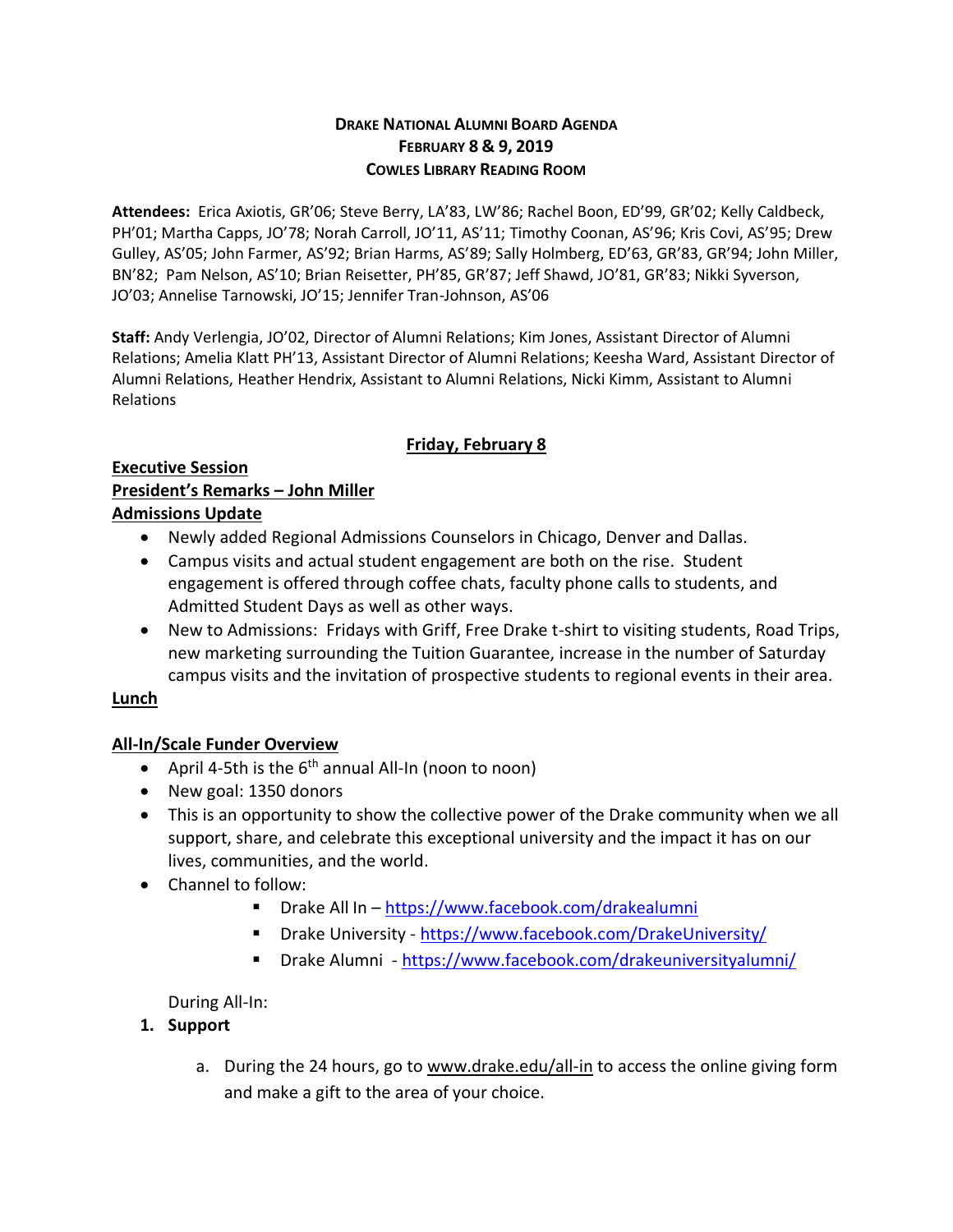## **2. Share**

- a. Tell your network you have made your gift and why you are all in for Drake! Encourage them to do the same. Repost donor count updates throughout the day to keep the excitement up and share videos/posts from the Drake channels. Use the hashtag #DrakeAllIN.
	- i. Be sure to share content that announces event totals after All In ends to communicate to your network the impact they have had on Drake.

# **3. Celebrate**

- a. Take a picture of you, your family, your pets, etc. wearing Drake gear or otherwise showing your Drake pride and post with the All In hashtag.
	- i. Not on social media? Send us a photo in advance via email or mail and we can post for you!
	- ii. Won't have the chance to post a new photo or want to share more? Post a throwback one from your time at Drake and tag your friends!
- b. We are planning some parties across the country…Des Moines, Minneapolis, Chicago and Kansas City! Come prepared to reconnect with other area alums, eat some treats, and have a great time celebrating Drake.

# **Athletics Update – Brian Hardin**

- Fall semester GPA for student-athletes was 3.29 the best in recorded history for a fall semester at Drake
- 17/18 teams had cumulative GPA of at least 3.0
- 44 student-athletes recorded a GPA of 4.0 (President's List)
- 116 student-athletes recorded a GPA of 3.5-3.99 (Dean's List)
- 71.8% of student-athletes recorded a GPA of at least 3.0
- 2 student-athletes were recognized as Academic All-Americans we have had 10 Academic All-Americans since 2017
- Student-athletes are on pace to volunteer more than 4,000 hours of community service this year – two years ago we recorded 2,400 hours of community service
	- $\circ$  Most frequent locations for community service by our athletes: Des Moines Public Schools, Meals from the Heartland, Courage League
- Women's basketball is on pace to appear in its third-straight NCAA Tournament
- Men's basketball has 19 wins this year only 5 Drake teams in 113 years of men's basketball at Drake have won more games than this year's team
	- $\circ$  One more win will mark only the 2<sup>nd</sup> time since 1971 that a Drake men's basketball team won at least 20 games in a season

# **President Martin's Address**

• Drake's Mission Statement: Drake's mission is to provide an exceptional learning environment that prepares students for meaningful personal lives, professional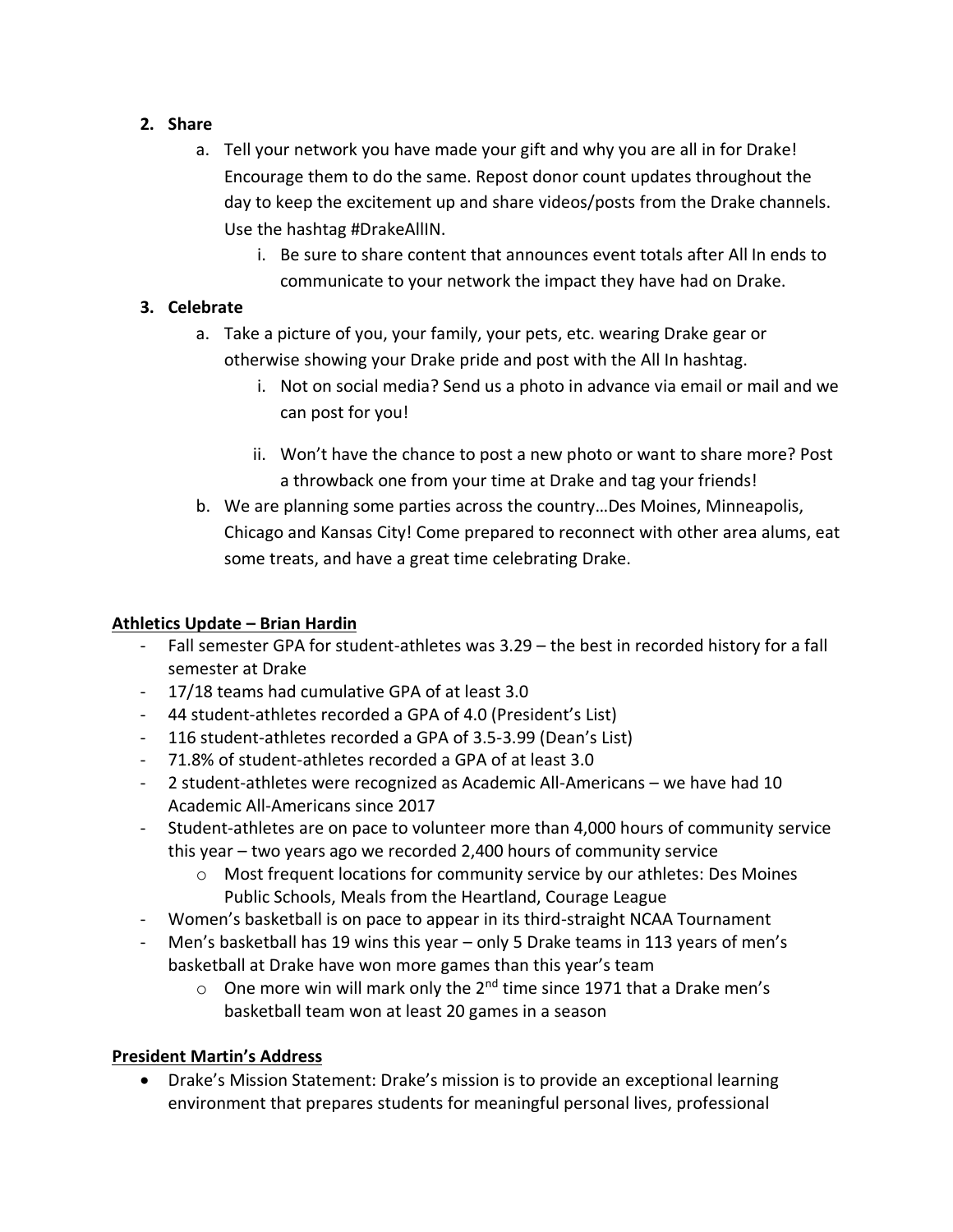accomplishments, and responsible global citizenship. The Drake experience is distinguished by collaborative learning among students, faculty, and staff and by the integration of liberal arts and sciences with professional preparation.

- Drake's Inspiration Statement: Our inspiration is that together we transform lives and strengthen communities.
- Core Values:<https://www.drake.edu/hr/corevalues/>
	- Joyful Accountability Generosity of Spirit All in This Together Commitment to Mission
- Continuous Improvement Plan:<https://www.drake.edu/continuous-improvement/>
- Drake Online and Continuing Education 135 students after one year
- Lots of things happening at Drake: Knapp Center has new flooring and lighting, Ray Promenade, Burt Boys and Girls Club, Nelson Project on University Avenue and upcoming Streetscape on University Avenue.

## **Committee Breakouts SAA Networking Event at Papa Keno's Drake Alumni Night – Iowa Wild Hockey (Optional)**

## **Saturday, February 9**

## **Breakfast and University Overview – John Smith Committee Breakouts**

## **Committee Report Outs/Next Steps**

## **Recognition**

2019 Alumni Award Winners:

- Community Service Award: Dexter Wimbish, LW'94, BN'94
- Alumni Achievement: Art Coppola, BN'72, LW'75
- Alumni Loyalty: Carl Jakopec, PH'69
- Young Alumni Achievement: Beth Shelton, GR'07
- Young Alumni Loyalty: Crystal Everett, AS'10, JO'10
- Distinguished Alum: Marsha Ternus, LW'77

The recognition committee will also be working to find new National Alumni Board members to fill in the vacancies beginning in October. If you know of an alum who you think would be a great fit for the board please email names to Andy Verlengia.

## Programming

• Many RAB events including Let's DU Lunch, Women and Men's MVC Tournaments, All-In, Yoga in the Twin Cities, Beautiful Bulldog Contest and Relays.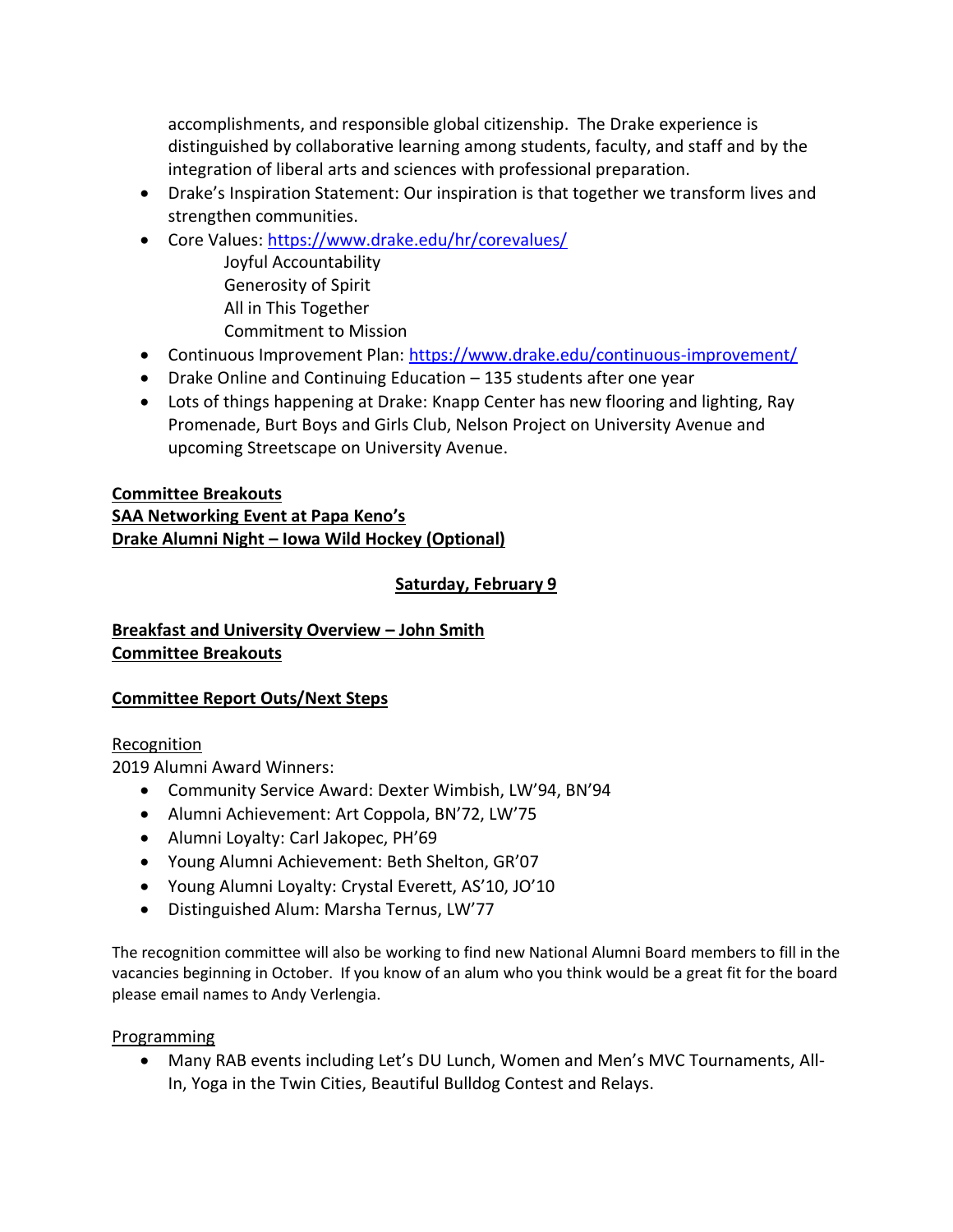- Upcoming national programs include National Game Watch, Drake Me Out and Du Good Day.
- Several of the RAB's are using surveys to find out what kind of programming alumni are interested in. Discussion of whether to send to all RAB areas.
- Amelia attended a CASE conference in November focusing on alumni engagement strategies. Please reach out to her if you would like more information on what she took away from the conference.
- The Dallas RAB was started in February 2019. This makes ten RAB's total.

## Outreach Committee

## **Discussion on definition of "All-In"**

- All In for Drake that day—Everyone is celebrating Drake and taking part in the day of giving
- All In in support for Drake University and "All Things Drake"

## **Discussion of Regional Events to support All In**

- Emails going out should have photos that represent people from that region
- Hype Video goes to all
- Each of the Regions (MN, Chicago, DM & KC)
	- o Have faculty and staff represented in each area
	- o Send "Party-in-a-box" to the regions
	- o Happy Hour-type event: Minneapolis is having theirs at "The Bulldog" in MN
	- o Possible "downloadable" activity to do in each area | Have Drake blue drink special
	- o Fun Drake Trivia
	- o Post pictures (and everyone share from their online pages)
	- o Regions challenge each other
- Get videos of people trying to sing the fight song
- Make a push to recent grads
- Possible "toast to Drake at 6pm" across the country
- Advancement will be posting updates on who is donating in real time
	- o Heat maps will help people see where the donations are coming from
	- o Will be able to add a level of competition with these updates
- Students are joining forces with Advancement to partner messages and challenge student participation
- Student Theme: "We are ALL IN Together" (theme from HS Musical)
	- o Students will do "milestone videos" and fun student challenge videos
	- $\circ$  Video from Cameo site that has cast member from movie helping promote All In
	- o All-In event on the 4th during lunch hour (dip jars, etc.) | **Dine & Dip**
	- o Friday morning with target residence hall with **"Dip N Donuts"**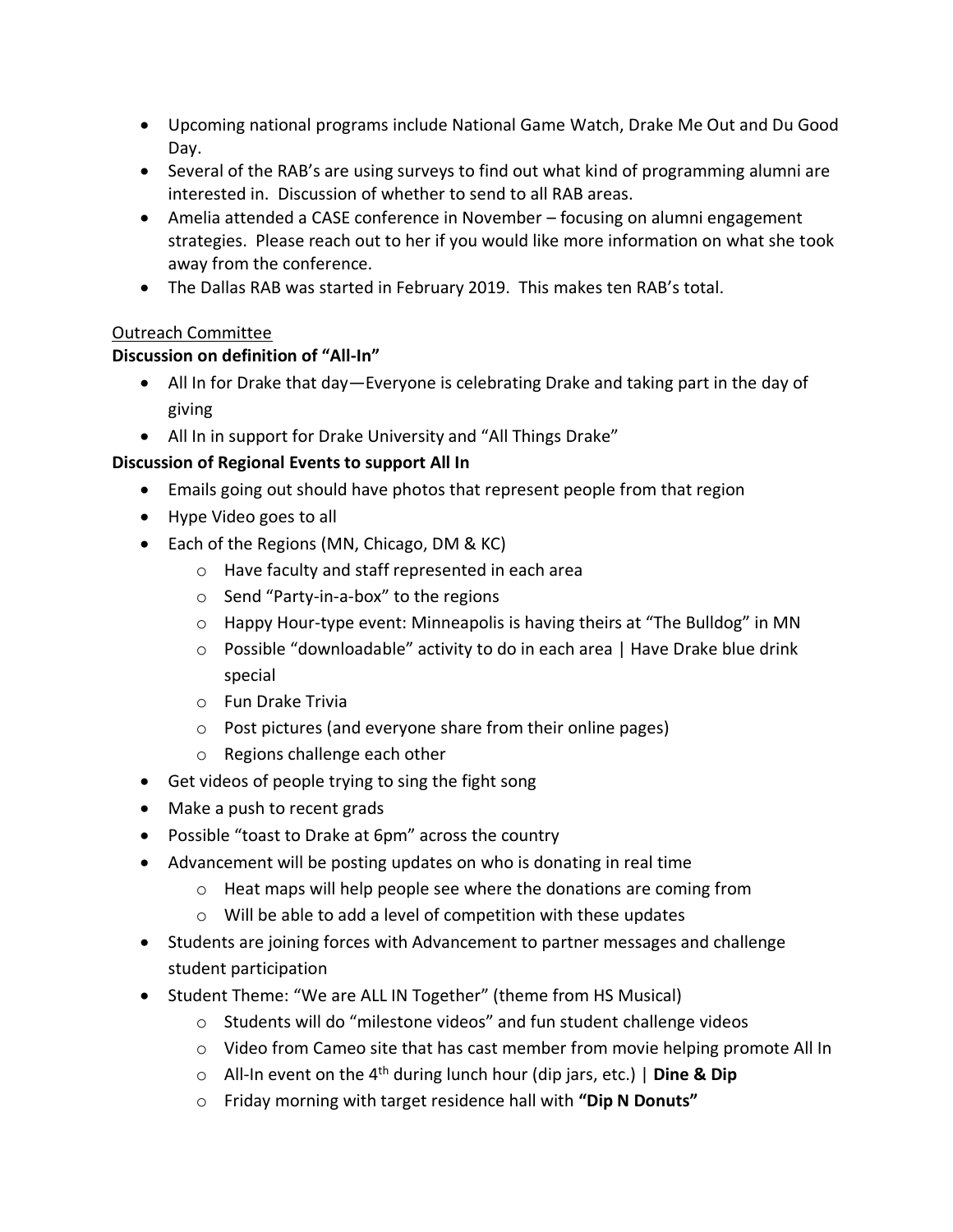- Student challenges:
	- o Sororities/Fraternities (% of giving)
	- o Caldbeck Challenge (Up to \$1250/Split with athletics)
	- o Challenge former SAA members with current member challenge

#### **SAA/NAB Mentoring**

- Students and NAB were paired with each other
- Emails were sent before NAB Meeting
- Networking event at Papa Keno's connecting mentoring pairs
- Fun Drake Trivia contest to help connect students and alums
- NEXT STEPS:
	- $\circ$  SAA members and NAB members will connect via email to set goals in March
	- o Plan to have personal one-on-one meetings if they return for Relays

## Admissions Committee

## **2019 Letter Writing Campaign (Year 3)**

- Purpose: To establish an engagement opportunity between admitted students and the Drake community – in this case, alumni.
- Goal: Alumni write letters to a total of 1,200 admitted students. This list of students is generated by Admissions.
- Assigned 10 students per alum, keeping numbers consistent for all alumni (all of NAB should be writing). Deadline for letters to go out in the mail is March 1, 2019.
- Recommendations/comments from committee
	- $\circ$  Keeping the initial responsibility of contacting and tracking volunteers would probably work best for one individual. If too many hands are working on this, accurate data may become difficult to collect.
	- o Knowing that we want the Letter Writing Campaign to continue to grow, set earlier deadlines for contacting volunteers and working with Admissions to generate a list of students.

## **Increasing Diversity on Campus**

• Alumni Relations is working on strategic planning for ways to increase engagement of diverse alumni communities (alumni of color, LGBTQ alumni, etc.) with students. Recently, social media has played a significant role in Black alumni connecting with Alumni Relations and looking for opportunities to support students. Kim Jones is currently working on programming for the LGBTQ community.

## **Action Items: Recommendations**

• Create a database of alumni – specifically NAB – in particular areas who are willing to meet up with potential students. This information can be based on a number of factors, including geographic location, major, special interests, etc. Sending out link to Google